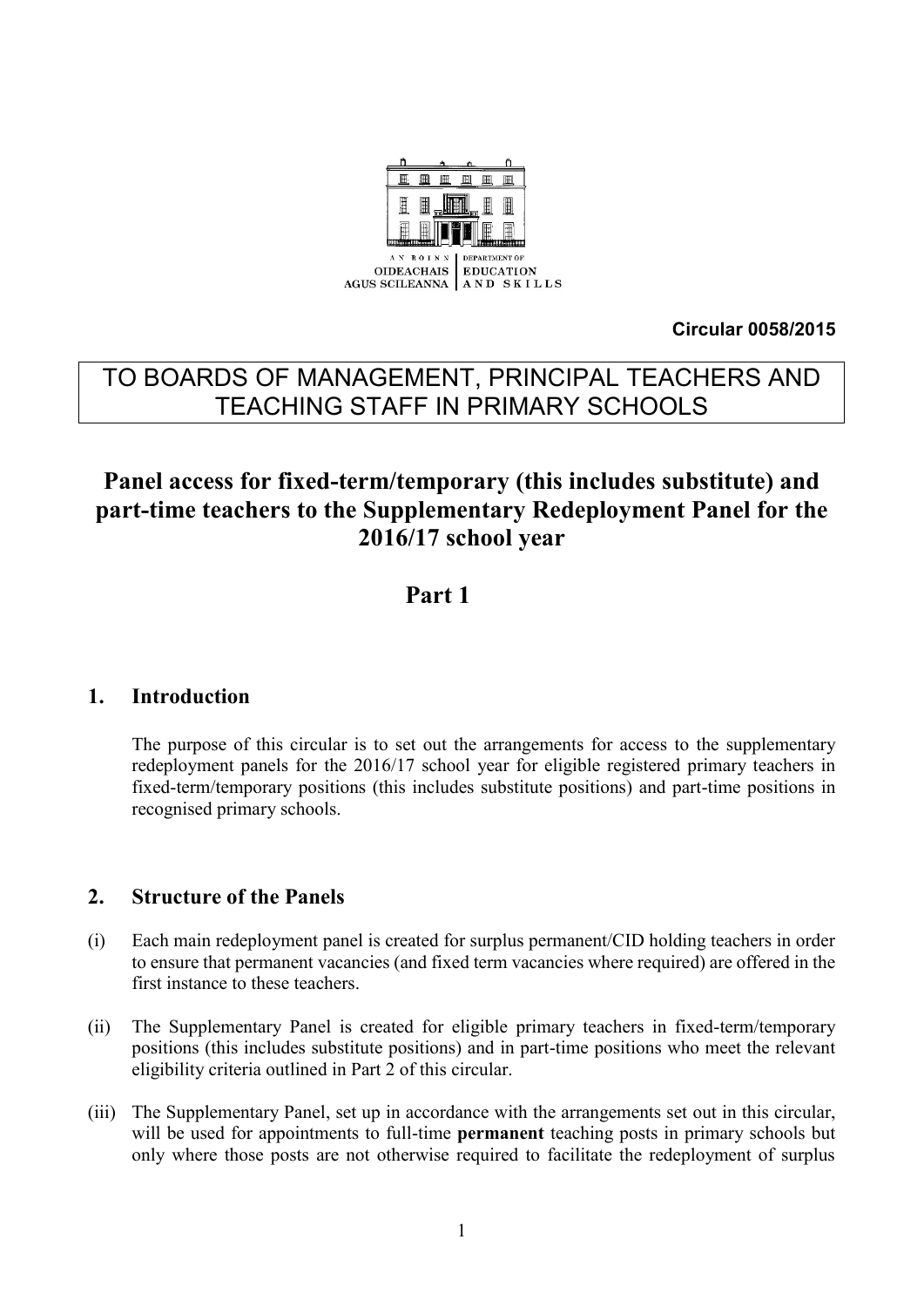permanent and CID holding teachers. The relevant details are set out in FAQ format on the Department's website.

(iv) The Supplementary Panel is not used to fill fixed term positions in schools. When the Department is satisfied that these positions are not required for the redeployment of a surplus permanent/CID holding teacher, the relevant Panel Operators will be notified that schools are free to fill these vacancies through normal processes.

## **3. Improvements to the process for filling a permanent vacancy from the Supplementary Redeployment Panel**

Following consultation with the Education Partners on the operation of the Supplementary Panel in the current school year, the Department undertook to take the following actions to enable further improvements to occur for the 2016/17 school year.

- The redeployment process for the 2016/17 school year will, on a pilot basis, include an opportunity for teachers being placed on the Main Panels and Supplementary Panels to indicate (by tick box on the application form) if they are particularly interested in being redeployed to a special school. This pilot will be reviewed in Autumn 2016.
- Introduction of a Panel Update Form to facilitate the removal of teachers from the Supplementary Panel. A teacher must complete a Supplementary Panel Update Form [\(Supplementary PUF\)](http://www.education.ie/en/Schools-Colleges/Services/Teacher-Allocations/Teacher-Allocation/Supplementary-Panel-Update-Form-2016-17-Form-PUF-.pdf) and return to the Primary Teacher Allocations Section of the Department.
- Provision of template wording in the FAQ to Circular 0058/2015 for schools who use the option of advertising on a **website**, i.e. educationposts.ie or staffroom.ie, as a means of engaging with the Supplementary Redeployment Panel.

# **4. Phasing Out of Supplementary Special National Panel**

Since the end of the 2012/13 school year, the Supplementary **Special** National Panel is being phased out and no new applications are being accepted. This decision by the Department of Education and Skills reflects the wider availability of primary teachers who are qualified to work in all settings (which was not the case when this panel was originally set up). Access to the Supplementary Special National Panel for the 2016/17 school year will be confined to those teachers who were on the Supplementary Special National Panel in the 2015/16 school year and who did not secure a permanent teaching post. The Department will contact these teachers directly by email in due course.

This Supplementary Special National Panel will be used only for filling permanent teaching posts in special schools that are not otherwise required for the redeployment of surplus permanent/CID holding teachers.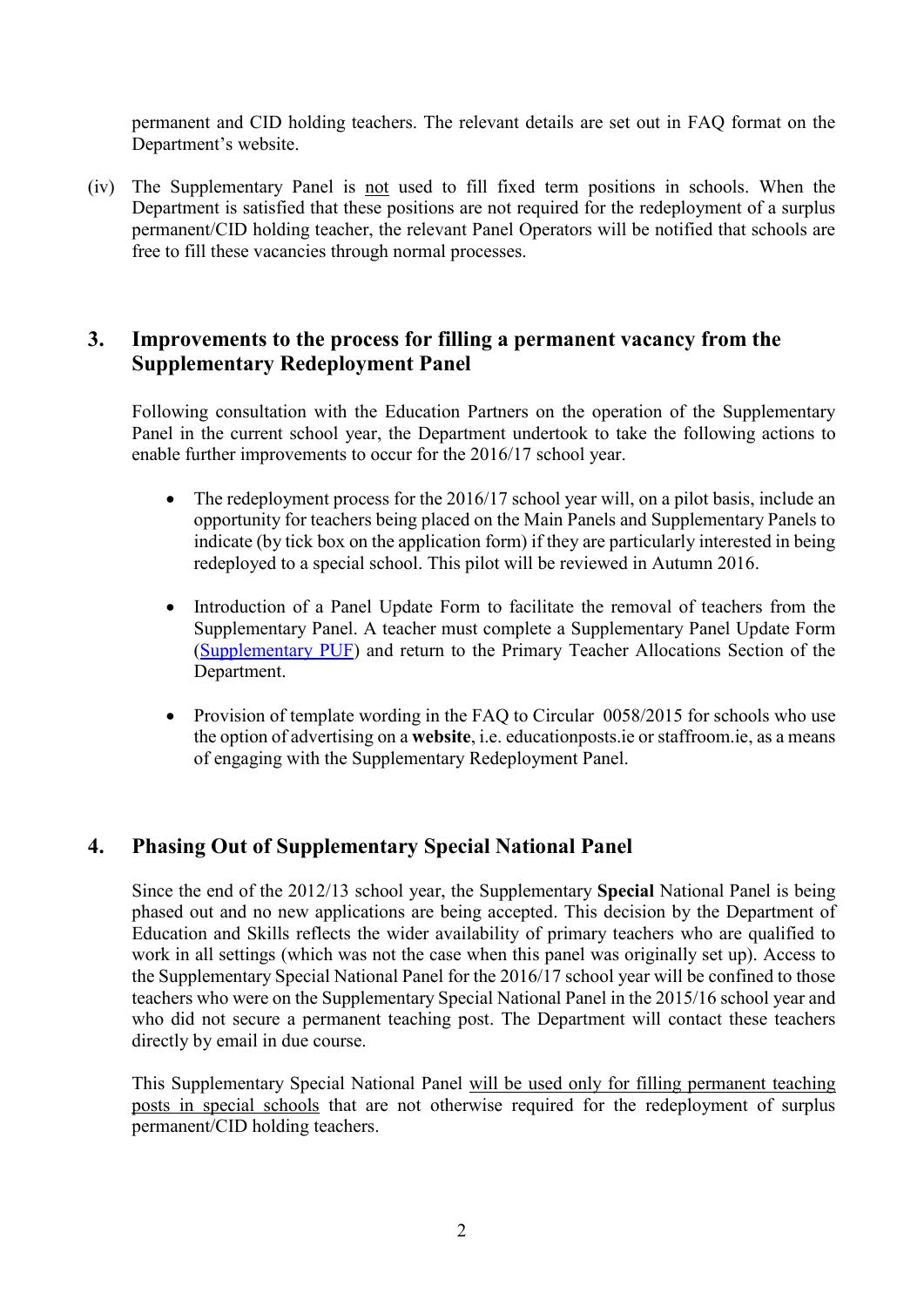The Main Special National Panel for surplus permanent/CID holding teachers will continue to operate in the normal manner in respect of relevant posts in all schools.

# **5. Application process for access to panels**

- (i) Eligible fixed-term/temporary teachers (this includes substitute teachers) and part-time teachers who wish to apply for access to the Supplementary Panel must complete the "Application Form" [for access to the Supplementary Panel for eligible fixed term/temporary \(includes substitute\)](http://www.education.ie/en/Schools-Colleges/Services/Teacher-Allocations/Teacher-Allocation/Application-form-for-access-to-the-Supplementary-Panel-2016-17.pdf)  [and part-time primary teachers for the 2016/17 school year](http://www.education.ie/en/Schools-Colleges/Services/Teacher-Allocations/Teacher-Allocation/Application-form-for-access-to-the-Supplementary-Panel-2016-17.pdf)".
- (ii) Teachers being placed on the Main and Supplementary Redeployment Panels for the 2016/17 school year are given an opportunity
	- 1. to indicate (by tick box on the application form) whether or not they have a particular interest in being redeployed to a school that operates through the medium of Irish

and

- 2. to indicate (by tick box on the application form) whether or not they have a particular interest in being redeployed to a special school which operates under the patronage of the teacher's panel operator (this does not extend to a special class in an ordinary school).
- (iii) In completing this form, teachers are required to self-declare on their application that they meet the relevant eligibility requirements set out at Part 2 of this circular. Application forms from teachers **must** be fully completed and legible. Applicants who do not provide the required information **will not** have their applications processed or be considered for inclusion on the panels.
- (iv) Please note that eligibility for the 2016/17 Supplementary Panel is confined to those teachers that have met in full all outstanding conditions/satisfied all shortfalls in respect of registration with the Teaching Council, i.e. are fully probated, at **11 December 2015**.
- (v) If, during the course of the 2015 calendar year, an applicant worked in schools situated in more than one panel area (e.g. schools in two different dioceses), the application for inclusion on a panel must relate to the panel area where the majority of the service in the 2015 calendar year was given **or** the panel area in which you are currently teaching providing that you are contracted to teach in this panel area on or before 11 December 2015 to the end of the 2015/16 school year.

The base school for panel purposes is the school within that panel area where the majority of teaching service was given in the 2015 calendar year **or** the school in which you are contracted to teach on or before 11 December 2015 to the end of the 2015/16 school year.

Where a teacher has worked in more than one panel area the teacher may not change their selected panel area after submitting their application form.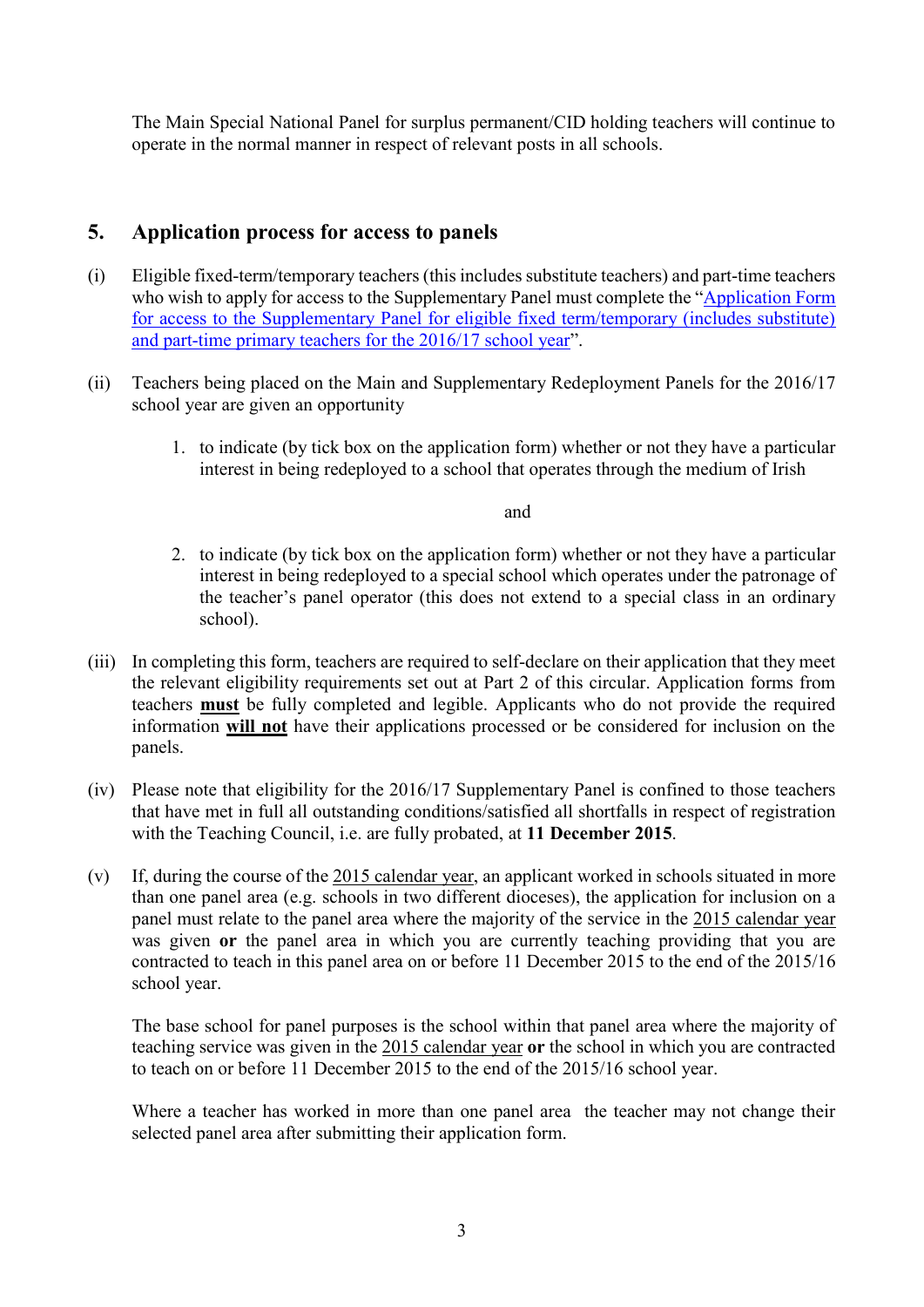- (vi) To simplify the application process, the Department will use existing Payroll and other relevant information held centrally in the Department to check eligibility conditions.
- (vii) All teachers applying for access to redeployment panels must include their contact e-mail address in a clear and legible format so as to facilitate the efficient operation of the panels. This e-mail address will be used by a primary school as the main point of contact with a teacher.
- (viii) Completed forms must be received in the Department on or before **Friday 11 December 2015** at the following address:

Primary Teacher Allocations Section Department of Education and Skills Cornamaddy Athlone Co. Westmeath N37 X659

#### **It is important to note that under no circumstances will late applications be considered for inclusion on these panels. Proof of postage should be retained by the teacher.**

(ix) It is the Department's intention to notify applicants of the outcome of their application by 31 March 2016 or as soon as possible thereafter.

## **6. Procedures once placed on the panel**

- (i) Checks will be carried out at appointment stage in respect of those teachers that are being appointed to permanent posts from these panels. Schools and teachers should therefore note that this checking process may invalidate a proposed appointment.
- (ii) Teachers placed on the Supplementary Panel who secure a teaching position for the 2016/17 school year in any capacity, must inform the panel operator immediately by email and complete the [Supplementary Panel Update Form](http://www.education.ie/en/Schools-Colleges/Services/Teacher-Allocations/Teacher-Allocation/Supplementary-Panel-Update-Form-2016-17-Form-PUF-.pdf) to notify the Department in order that their name will be removed from the Supplementary Panel.
- (iii) Teachers placed on the Supplementary Panel who decide to leave the panel for any reason must inform the panel operator and complete the Supplementary Panel Update Form to notify the Department immediately. Such teachers should note that they cannot subsequently be reinstated onto the Supplementary Panel.

## **7. Notification of circular to staff in your school**

Please bring the contents of this circular to the attention of any relevant staff in your school.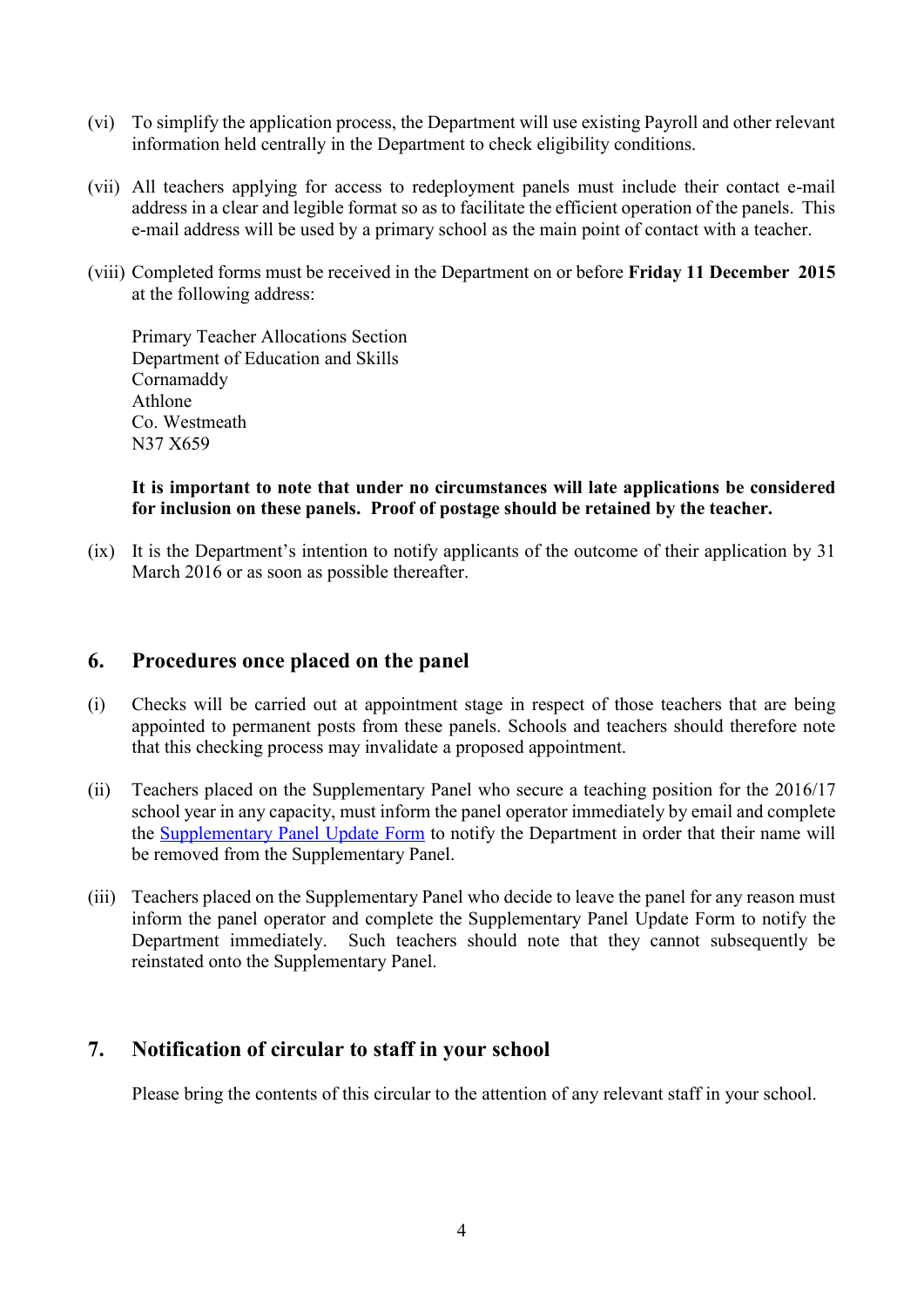## **8. Review**

The operation of these arrangements will be reviewed with the relevant education stakeholders in late 2016 to determine what adjustment, if any, is required for subsequent school years.

## **9. Queries**

The main focus of the Department's Teacher Allocations Section is on the teacher allocation process and the preparation of the main redeployment panels for permanent and CID holding teachers.

It therefore has very limited capacity to deal with individual queries in relation to this circular.

Such queries will, as appropriate, be dealt with by e-mail only at the following e-mail address: [supplementarypanel@education.gov.ie](mailto:supplementarypanel@education.gov.ie)

#### **Please note that under no circumstances will the closing date of Friday 11 December 2015 be extended**.

Paraic Joyce Principal Officer Teacher Allocations Section

November 2015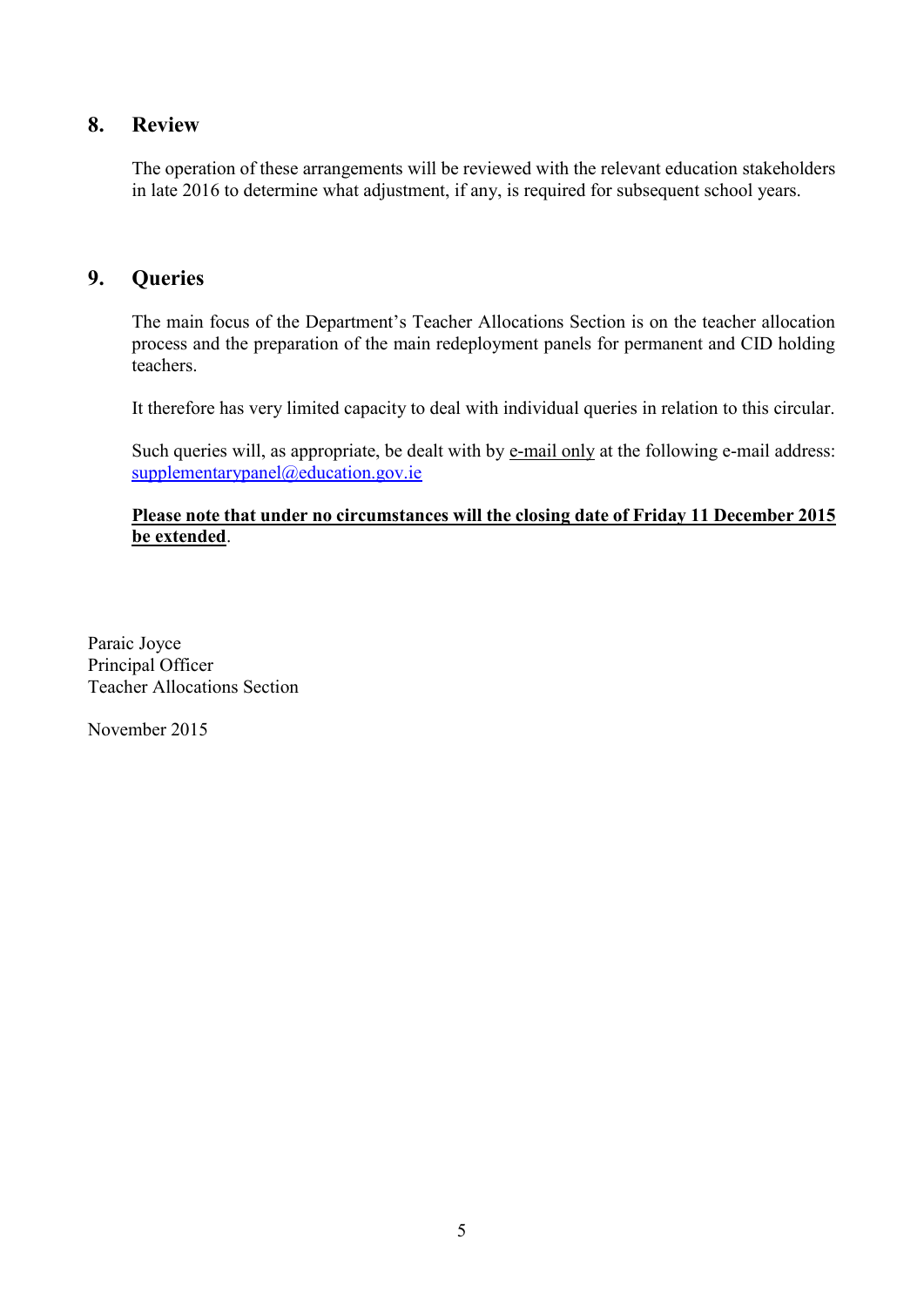# **Part 2**

# **Eligibility Criteria for access to the Supplementary Panel**

Fixed-term/temporary teachers (this includes substitute teachers) and part-time teachers who wish to apply for access to the Supplementary Panel must satisfy each of the eligibility criteria listed below*.*

## **1. Teaching Council Registration/Probation**

Fixed-term /*temporary* (includes substitute) and part-time teachers that:

• hold full registration (registered without conditions) with the Teaching Council under Section 31(5) of the Teaching Council Act, 2001, Regulation 2/Primary

or

 in the case of fixed term/temporary (includes substitute) and part-time teachers automatically registered in 2006 that hold registration with the Teaching Council under Section 31(2) and 31(3) of the Teaching Council Act as Primary and are fully qualified having satisfied all shortfalls, if any, identified by the Department of Education and Skills

**Probation:** Applicants must have successfully completed their probationary period by **11 December 2015.**

**Applicants must attach to the application form for access to the Supplementary Panel a copy of their Teaching Council registration details, showing the date of their probation. If the Teaching Council details do not state the date of probation, applicants must submit a copy of their Certificate of Probation received from the Inspectorate.**

## **2. Salary Requirements**

There are two salary scales under which a teacher may be eligible, i.e.

- 1. Teachers whose first teaching appointment in a school was prior to 1 January 2011
- 2. Teachers whose first teaching appointment in a school was after 1 January 2011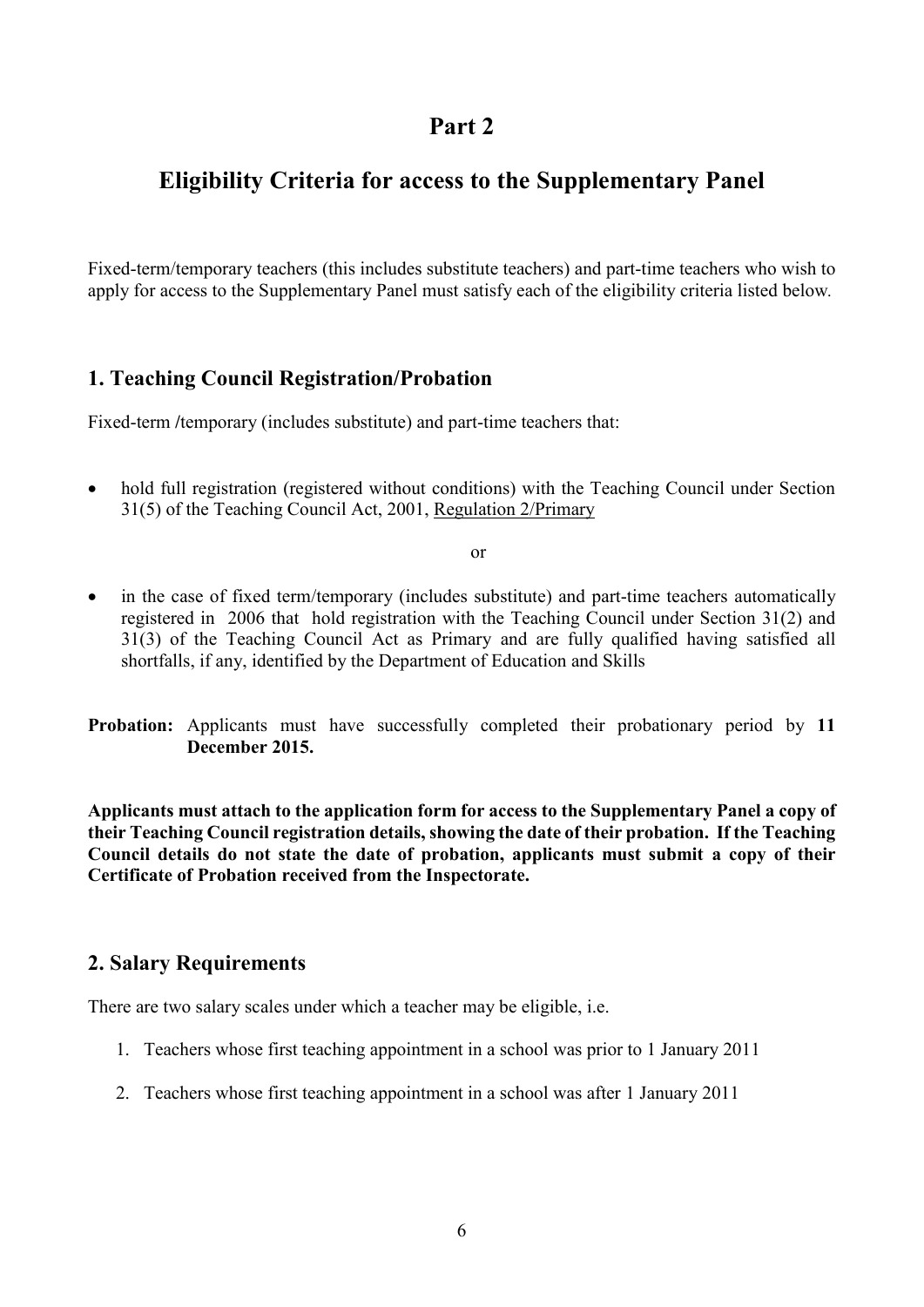#### **1. Teachers whose first teaching appointment in a school was prior to 1 January 2011 must satisfy (i) below and either (ii) or (iii) below**

(i) have been paid a gross salary of at least  $\epsilon$ 29,000 (including allowances) in the 2015 calendar year

and

(ii) on or before 31 December 2015 be on the  $5<sup>th</sup>$  or higher point of the relevant teachers' salary scale (or the  $6<sup>th</sup>$  or higher point for teachers who commenced employment on the  $3<sup>rd</sup>$  point of the salary scale)

or

(iii) on or before 31 December 2015 be on the 4th point of the relevant teachers' salary scale (or the  $5<sup>th</sup>$  point for those that commenced employment on the  $3<sup>rd</sup>$  point of the salary scale) and on **or before 11 December 2015** be contracted to teach **for the remainder of the 2015/16 school year**.

#### **2. Teachers whose first teaching appointment in a school was after 1 January 2011 must satisfy (i) below and either (ii) or (iii) below**

(i) have been paid a gross salary of at least  $\epsilon$ 26,100 (including allowances, if any) in the 2015 calendar year

and

(ii) on or before 31 December 2015 be on the  $4<sup>th</sup>$  or higher points of the relevant teachers' salary scale

or

(iii) on or before 31 December 2015 be on the 3rd point of the relevant teachers' salary scale and on **or before 11 December 2015** be contracted to teach **for the remainder of the 2015/16 school year**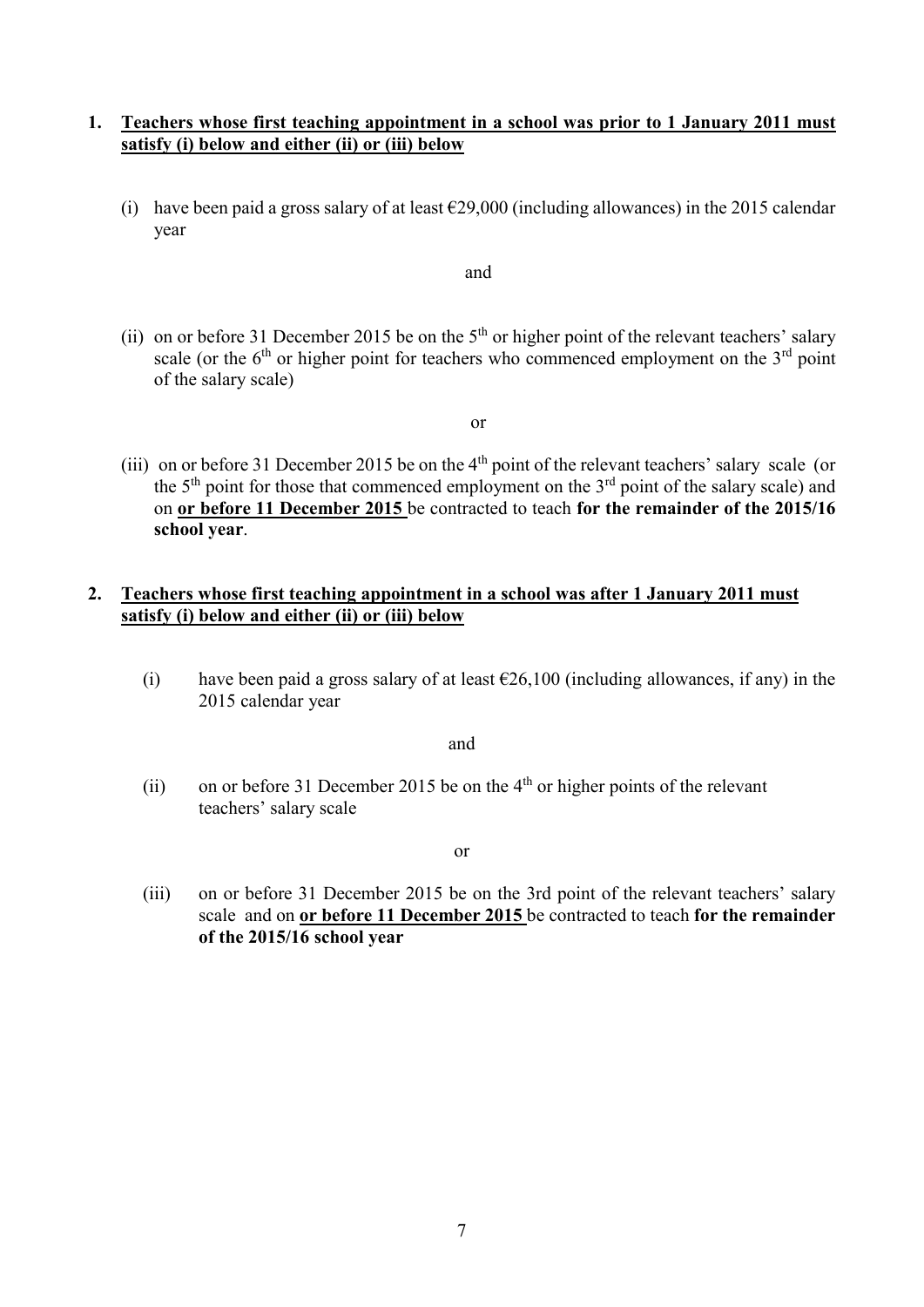**In summary, all applicants must meet the salary criteria listed below on or before 31 December 2015:**

| Date of your first<br>appointment                                         | <b>STARTING</b><br><b>SCALE POINT</b> | <b>Minimum scale</b><br>point to be on<br>by 31/12/2015<br>without need<br>for a contract | If you are on the<br>scale points<br>below by<br>31/12/2015 you<br>must have a<br>contract from at<br>least 12<br>December 2015<br>to the end of the<br>2015/16 school<br>year | <b>Minimum gross</b><br>salary (including<br>allowances)<br>earned in 2015<br>calendar year |
|---------------------------------------------------------------------------|---------------------------------------|-------------------------------------------------------------------------------------------|--------------------------------------------------------------------------------------------------------------------------------------------------------------------------------|---------------------------------------------------------------------------------------------|
| Teachers whose 1st<br>teaching                                            | $\overline{2}$                        | 5                                                                                         | 4                                                                                                                                                                              | €29,000                                                                                     |
| appointment was<br>prior to 1 January<br>2011                             | 3                                     | 6                                                                                         | 5                                                                                                                                                                              | €29,000                                                                                     |
| Teachers whose 1st<br>teaching<br>appointment was<br>after 1 January 2011 | 1                                     | 4                                                                                         | 3                                                                                                                                                                              | €26,100                                                                                     |

# **3. Haddington Road Agreement**

Please note that a teacher will be regarded as eligible for access to the Supplementary Panel if the only reason for not meeting the scale point criteria is due to the three month increment freeze(s) under the Haddington Road Agreement.

# **4. Service not reckonable for Supplementary Panels**

Applicants **must** declare on the application form whether permanent service and/or incremental credit as set out in the table below has impacted on their current salary scale point.

Reckonable service which is allowable for the purpose of Supplementary Panel access is service as a fully qualified teacher in a post paid for by the Department of Education & Skills **excluding**  service types set out in the table below:

| Previous permanent service *               |
|--------------------------------------------|
| Previous service as a post primary teacher |
| Incremental credit                         |
| Unqualified service                        |